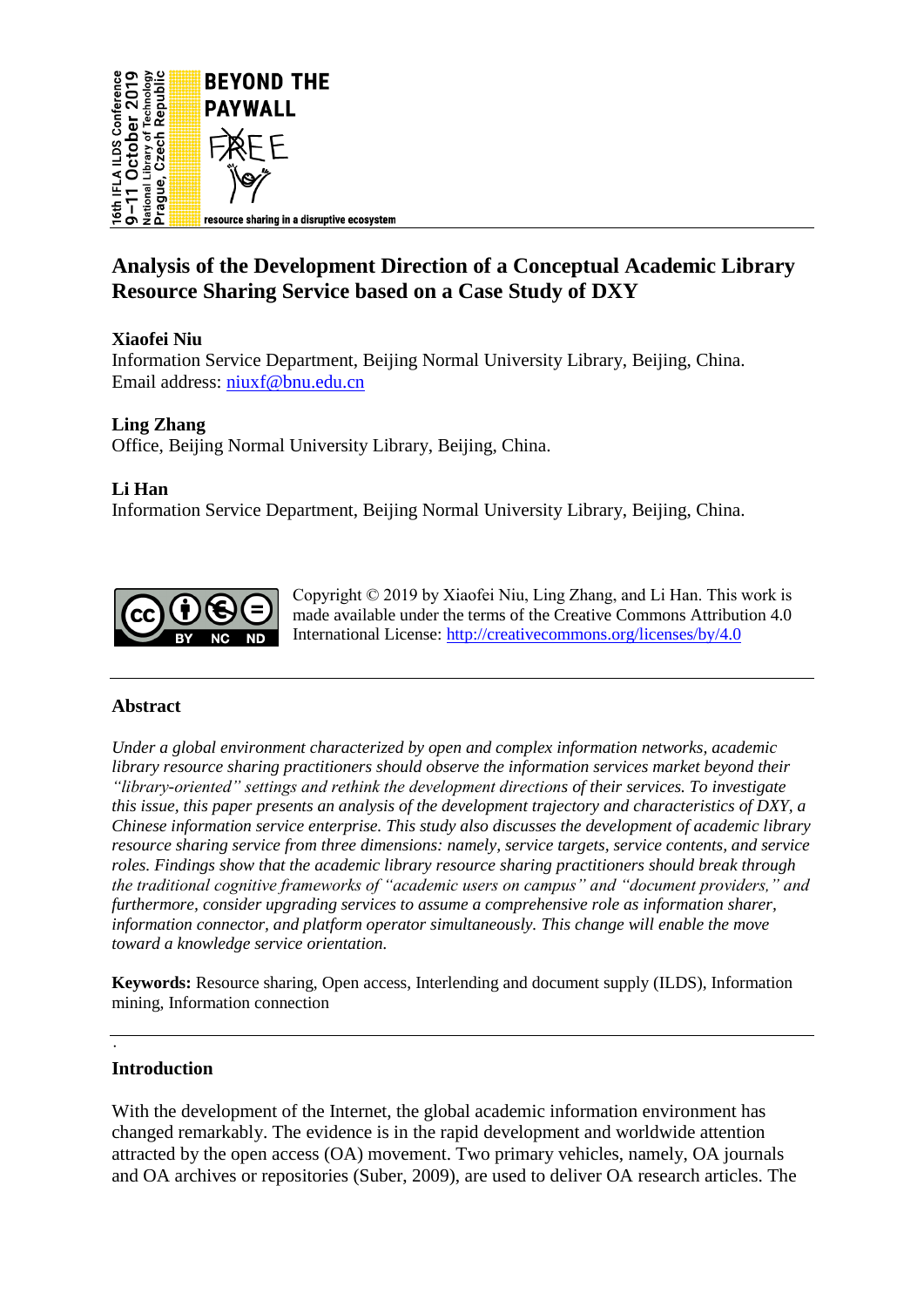representative platforms of OA journals include Public Library of Science,  $\frac{1}{2}$  BioMed Central,  $\frac{2}{3}$ and the Directory of Open Access Journals.<sup>3</sup> The representative platforms of OA archives or repositories include arXiv,<sup>4</sup> PubMed Central,<sup>5</sup> the Directory of Open Access Repositories,<sup>6</sup> and institutional repositories that belong to universities or research institutes. For the decentralization of OA resources, OA search engines such as  $Socolar<sup>7</sup>$  and CiteSeer $X<sup>8</sup>$  or plug-in tools such as Kopernio<sup>9</sup> and Unpaywall<sup>10</sup> have emerged. OA not only removes paywall barriers for users but also accelerates academic information communication. In addition, the academic community's ResearchGate<sup>11</sup> and Academia.edu<sup>12</sup> as well as the online database Sci-Hub, $^{13}$  which aim to remove barriers to knowledge access in science, also play an important role. Compared to Western countries, although the development of institutional repositories is slow in China (Zhong & Jiang, 2016), this does not mean it is difficult for users to access to OA resources. For example, some database vendors directly provide fast document delivery service to end users; this service is available by searching and simply filling in an email address. In summary, the information environment has become increasingly convenient and open for users in terms of discovering and accessing academic information, thereby influencing the provision patterns for global academic information.

At present, the trends in interlending and document supply (ILDS) services are not optimistic. For instance, service requests in France and Britain are on a downward trend (Schöpfel & Gillet, 2011; Appleyard, 2015). Muhonen and Saarti (2016) reported that ILDS services are the least used channel for instructors in obtaining necessary documents. The China Academic Library & Information System,<sup>14</sup> as the largest resource sharing platform among academic libraries in the country, received approximately 120,000 requests in 2014; this number dropped to 50,000 in 2018. In 2016, academic libraries in the United States reportedly loaned 10.5 million documents and borrowed approximately 9.8 million documents (Rosa & Storey, 2016). The Rosa & Storey report did not describe trends for ILDS services, but suggested that increasing globalization and socialization of information creation and distribution were some of the most important factors that affected the performance of U.S. libraries.

Currently, academic information supply exists in an open and complex global information environment. Libraries, OA resources, academic communities, social networks, enterprises, and even online databases established by individuals are all part of the academic information chain. The Internet promotes academic information access and exchange, causing an obvious loss of users for traditional ILDS services in academic libraries. To ensure future development, ILDS services should step out of their "library-oriented" perspectives, observe other academic information providers in the market, and rethink the direction of service reformation. This paper presents a case study of DingXiangYuan (DXY)<sup>15</sup>, an information service operator in China. Through observations of DXY, including its development

<sup>15</sup> <http://www.dxy.cn/>[2019-6-9] (relevant information and data on DXY are mainly collected from its own website and other websites)

*Analysis of the Development Direction of a Conceptual Academic Library Resource Sharing Service based on a Case Study of*  DXY by Xiaofei Niu, Ling Zhang, and Li Han. 2019 IFLA ILDS Proceedings (ISBN: [978-80-86504-40-7\)](https://www.techlib.cz/en/84026)

<sup>&</sup>lt;u>.</u>  $<sup>1</sup>$ <https://www.plos.org/>[2019-6-7]</sup>

<sup>&</sup>lt;sup>2</sup><https://www.biomedcentral.com/>[2019-6-7]

<sup>3</sup><https://doaj.org/>[2019-6-7]

<sup>&</sup>lt;sup>4</sup><https://arxiv.org/>[2019-6-7]

<sup>5</sup><https://www.ncbi.nlm.nih.gov/pmc/>[2019-6-7] <sup>6</sup><http://v2.sherpa.ac.uk/opendoar/>[2019-6-7]

<sup>7</sup><http://www.socolar.com/>[2019-6-7]

<sup>8</sup><https://citeseerx.ist.psu.edu/index>[2019-6-7]

<sup>9</sup><https://kopernio.com/>[2019-6-7]

 $10$ <sub>https://unpaywall.org/</sub> [2019-6-7]

 $\frac{11 \text{https://www.researchgate.net/}}{11 \text{https://www.researchgate.net/}}$  [2019-6-7]  $12$ <https://www.academia.edu/>[2019-6-7]

 $\frac{13}{\text{https://sci-hub.shop/} [2019-6-7]}$ 

<sup>&</sup>lt;sup>14</sup><http://www.calis.edu.cn/index.html>[2019-6-9] (business data are from an interview with CALIS staff)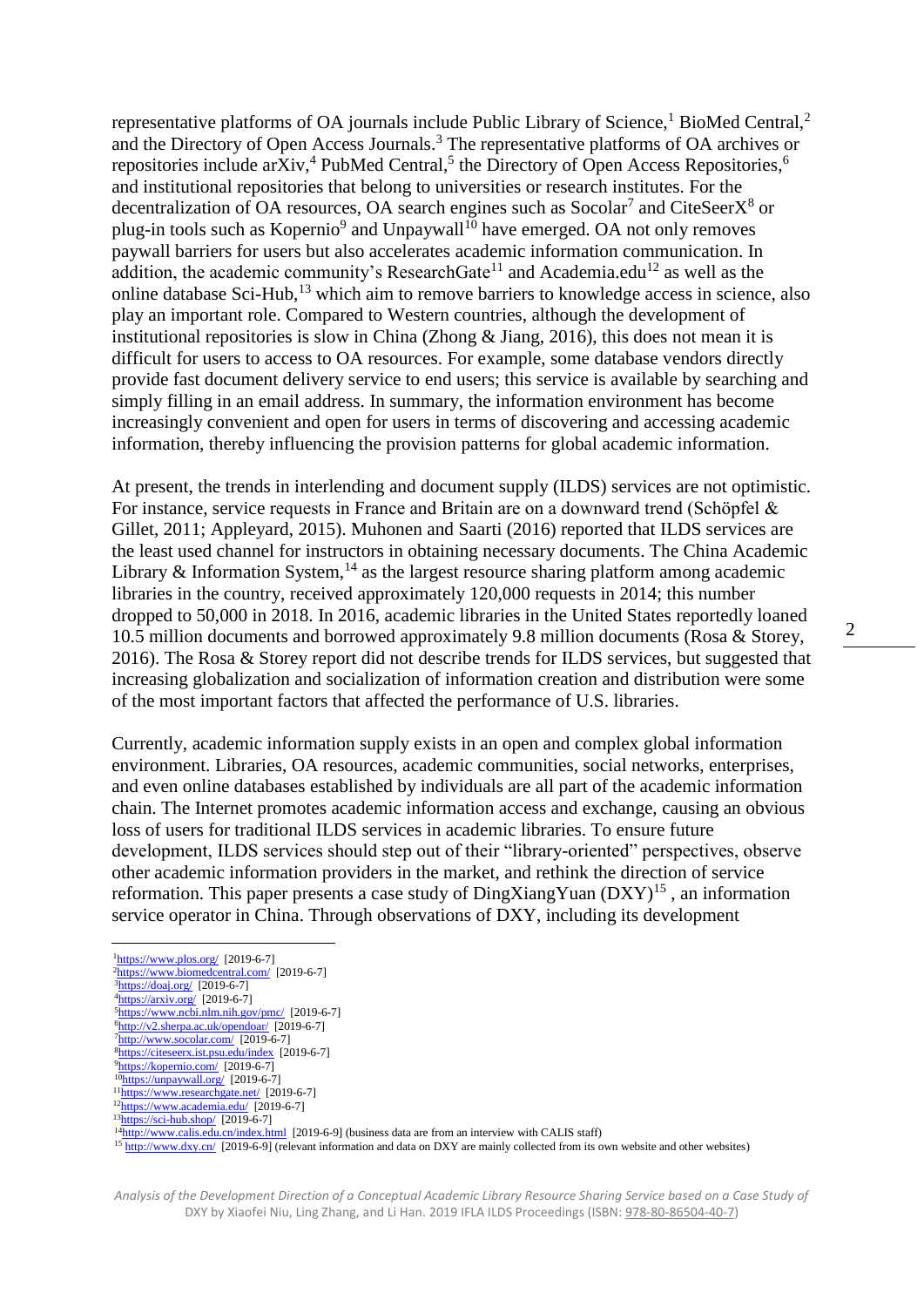trajectory and operation characteristics, this study analyzes the transformation of ILDS service targets, contents, and roles.

### **DXY case study: development trajectory**

DXY originated from a peer-to-peer (P2P)-based academic document searching and sharing service in the medical field and has developed into a connector and digital service provider in China's healthcare industry. DXY connects researchers, physicians, patients, hospitals, pharmaceutical firms, and insurance payers by providing information and knowledge services for health professionals and public users. The development trajectory of DXY can be divided into the following four stages:

### **Initial stage (2000–2002): P2P-based academic document searching and sharing**

Li Tiantian, a medical postgraduate and the founder of DXY, had tried to search for documents on the Internet and was inspired by PubMed because he was dissatisfied with the inefficient and fee-based document services in libraries. In 2000, Li launched a public welfare bulletin board system (BBS) that enabled (1) sharing and discussion of medical documents; (2) discussion of medical databases, document searching methods, and skills; and (3) participation in competitions for medical database searches and applications among medical students or workers. The BBS not only provided document information for learners and researchers in medicine but also built a communication channel that gathered the first group of DXY followers (Zhang, 2015).

### **Transition period (2002–2006): establishing a professional academic community**

Li thought that by only enabling users to share and discuss medical documents, the BBS would not develop further and would even lose users. Thus, the founder attempted to transform the BBS into a professional academic community that was oriented toward discussions on the latest research results and special cases in the medical field. This transformation brought the number of DXY users to a million in 2006, representing a peak in user growth.<sup>16</sup> Furthermore, DXY began to recommend potential academic partners to registered users based on back-end data analysis of the academic community. At this stage, DXY successfully transformed itself into a comprehensive platform for academic information exchange, not limited to an academic document supply service. Since then, the platform has been guiding users in producing professional content that promotes communication among them.

#### **Commercialization (2006–2011): promoting profitability**

As a larger number of users joined the DXY academic community, additional financial aid was needed for sustainable development. Thus, DXY drove the community toward commercialization. To maintain academic neutrality of the community, DXY established a top management organization that was independent of the commercial team. At present, DXY provides recruitment information, enables procurement of experimental materials, and offers online course services for professional users; the platform also provides business advisory services such as medicine marketing solutions for enterprises,<sup>16</sup> Thus, besides being the operator of an academic community, DXY has become an information connector and

1

<sup>&</sup>lt;sup>16</sup> <https://www.huxiu.com/article/2013/1.html>[2019-6-10]

*Analysis of the Development Direction of a Conceptual Academic Library Resource Sharing Service based on a Case Study of*  DXY by Xiaofei Niu, Ling Zhang, and Li Han. 2019 IFLA ILDS Proceedings (ISBN: [978-80-86504-40-7\)](https://www.techlib.cz/en/84026)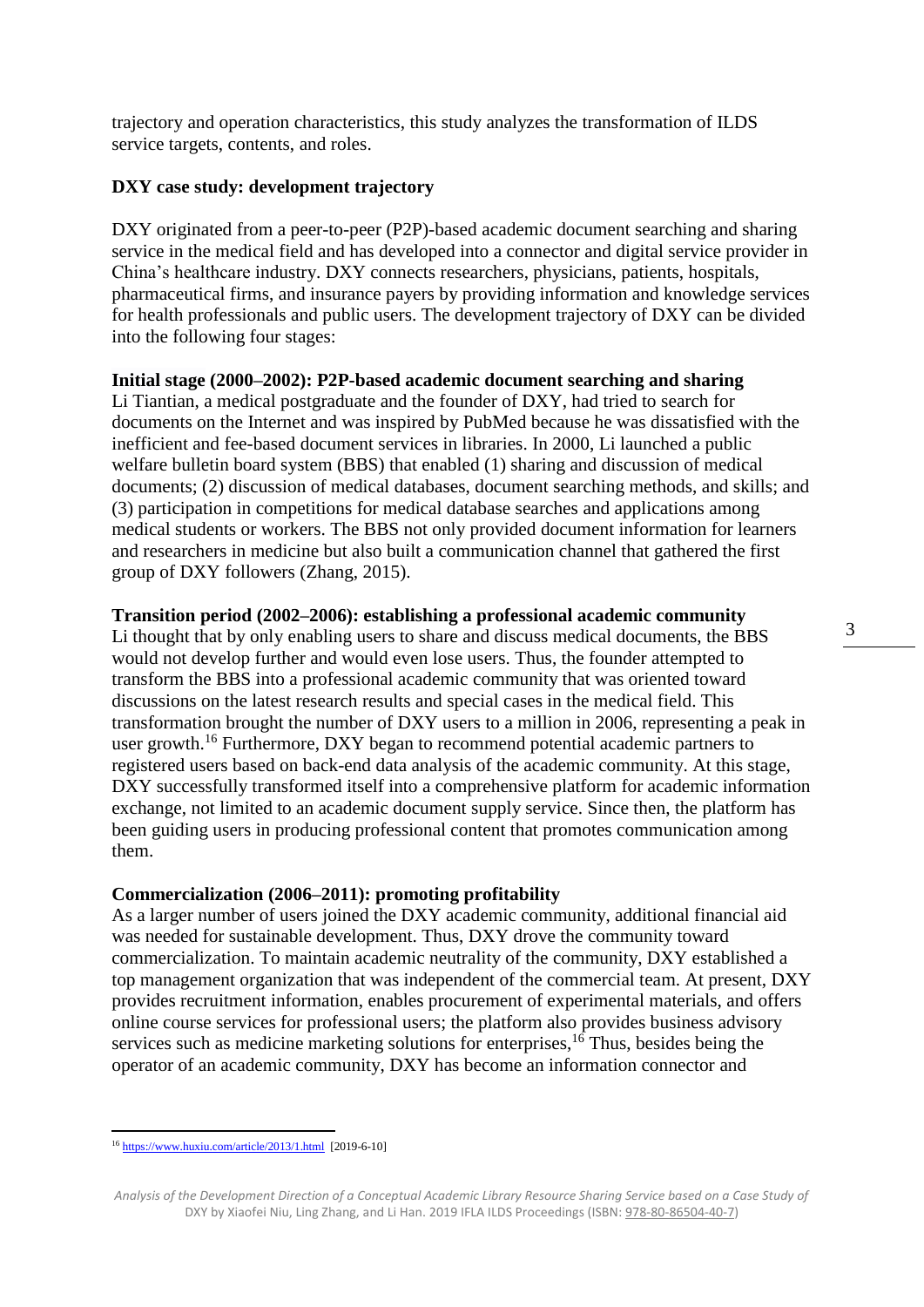information provider. DXY currently has 5,500,000 professional users, including 2,000,000 doctors.<sup>17</sup>

**Socialization (2011 to present): surpassing academic community and serving society**  After 2011, DXY expanded its target users from medical professionals to the public. To adapt to the mobile internet era, DXY has implemented changes to become "public user-oriented" and "marketing-oriented," and to offer "mobile products."<sup>18</sup> For example, DXY has launched several applications to provide answers to medication inquiries, parenting knowledge, and health information consulting services to the public. Furthermore, DXY has been using WeMedia with WeChat to upgrade the operation and promotion of DXY services since 2012. Through WeMedia, DXY advocates "knowledge-driven" marketing that integrates marketing information into academic contents and plans topics according to data. Thus far, DXY has gathered numerous WeChat fans, including 30 million public users and 20 million professionals.<sup>18</sup>

### **DXY case study: development characteristics**

### **Key points**

The development of DXY has been characterized by the following features alongside the pace of change in the information environment:

- Focus on content: From being a BBS-based system focused on document search to becoming a commercial information-service platform, DXY has upheld a "usercentered" framework and focused on the development of high-quality and professional content, the basic foundation for promoting user interaction and enhancing user engagement.
- Focus on user behavior: In the big data era, DXY attaches great importance to user behavioral analytics, including likes, comments, forwarding, searching, and information exchange. "User analysis" is an important basis of service improvement, product research and development (R&D), and precision marketing.
- Focus on platform and marketing: The platform is an important provider of content dissemination and user interaction. With the development of 4G technology and smartphones, DXY has expanded its presence from web to mobile platforms. DXY has also used the WeChat social network to accelerate content and service marketing, thereby enhancing the brand's influence and expanding its user groups.

### **Changes in roles**

The role of DXY has changed constantly over a 19-year period. Initially, DXY was the organizer of a public welfare BBS where users shared documents and searched for skills. Thereafter, as a professional academic community operator, DXY provided users with information services such as knowledge resource acquisition, professional information exchange, and research support. Furthermore, as a connector, DXY linked information

1  $17$  <http://www.dxy.cn/pages/about.html>[2019-6-10]

<sup>18</sup><https://vcbeat.top/MzRmYmFmNzFhYWNkMDkzNTI0Nzg1YzZkMTU5OTU2MzY=> [2019-6-10]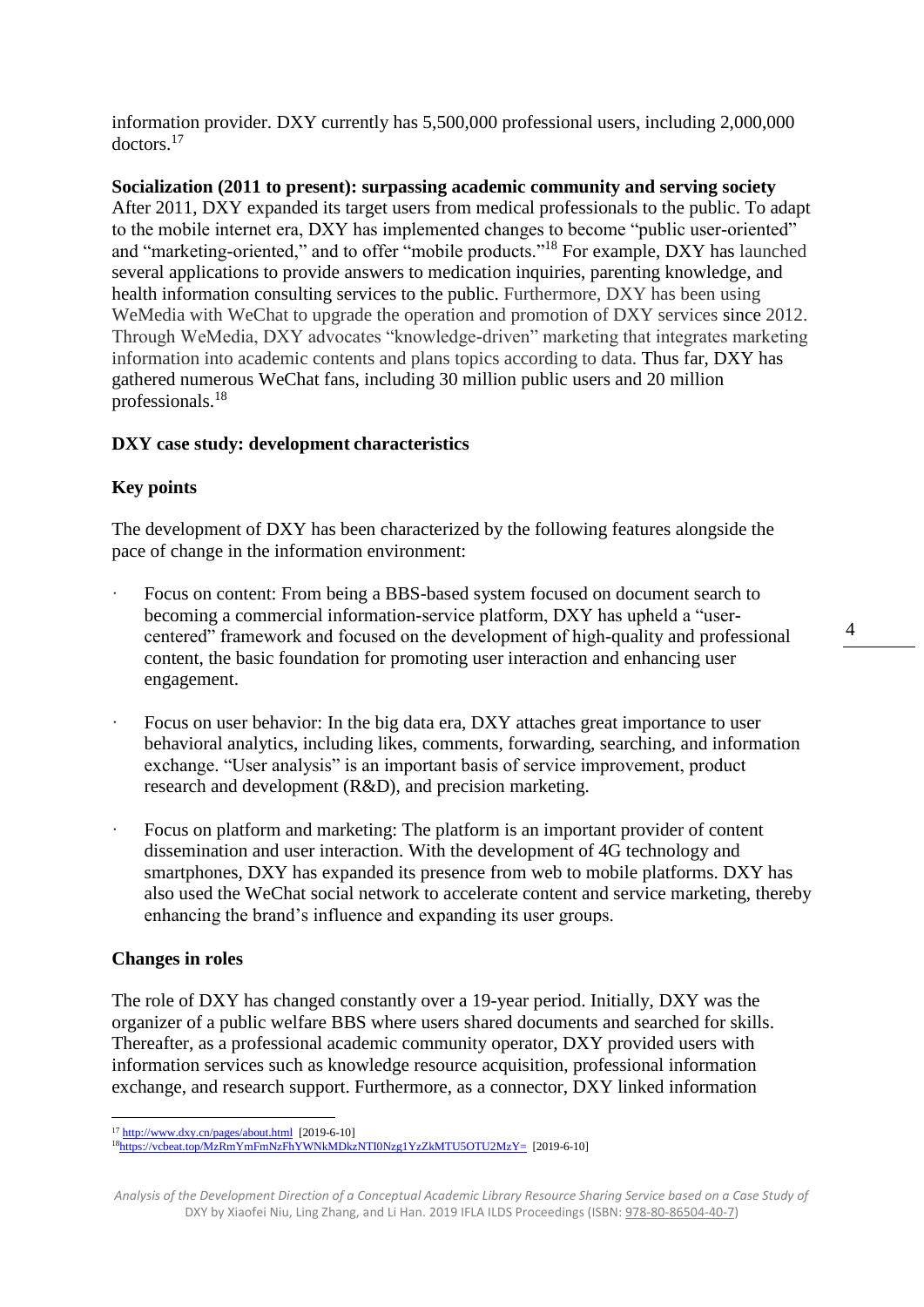demanders and information providers to enable the provision of academic courses for professional users and information consulting services for public users, thereby helping to address information asymmetry and accelerating the conversion of knowledge value. As an information provider, DXY offers business marketing consultancy services based on data analysis for enterprise users. Evidently, DXY has transcended the scope of a document information service by providing comprehensive information consulting services to professionals, enterprises, and the public.

#### **Discussion**

The traditional ILDS services provided by academic libraries face marginal risks in a pluralistic, open, and convenient global information environment. Thus, information professionals must redefine traditional services to adapt to future digital realities (Healy, 2015), and ILDS services should implement changes.

#### **Increasing target audiences**

Sari Feldman, former president of the American Library Association (ALA), stated that "cooperation, support, and outward development" are the keys to library transformation (Sari, 2015). According to Wu (2016), libraries have to strengthen their connection to society as a whole, to make themselves more widely open, and to expand cooperation during the current transitional period. DXY participates in social services and its users include professionals and the public. By contrast, at least in China, the main target audiences for academic library ILDS services are limited to university educators and research institutions. However, from the viewpoint of ILDS services, target users have changed considerably:

ILDS defines its target readership as 'digital information researchers, [including] educators, knowledge professionals in education and cultural organizations, knowledge managers in media, health care, and government, as well as librarians.' With open science, society at large becomes the target of scientific communication [and] document supply is faced with a choice: either to limit its activity to scientists from universities, research institutes and corporate R&D, or to broaden its scope to 'society at large' (Schöpfel, 2016, p. 151).

With social media developments, many people have become keen on science exploration and participating in crowdsourcing scientific research projects. These people do not work at universities or research institutions but demand relevant information support. Compared with public libraries, academic libraries have more obvious advantages in supporting scientific research. Thus, academic libraries should re-recognize the relationship between library services and society. Academic libraries can draw upon the experience of DXY's development trajectory and role-changing processes and attempt to provide knowledge services for social users breaking through the focus on academic users. In addition, A certain scale of social user groups may also drive new business growth to academic libraries. Many academic libraries, which receive public funds or individual donations, should manifest the consciousness of serving society so that a greater numbers of people can have easy access to information and knowledge. By doing so, academic libraries can assist in social development.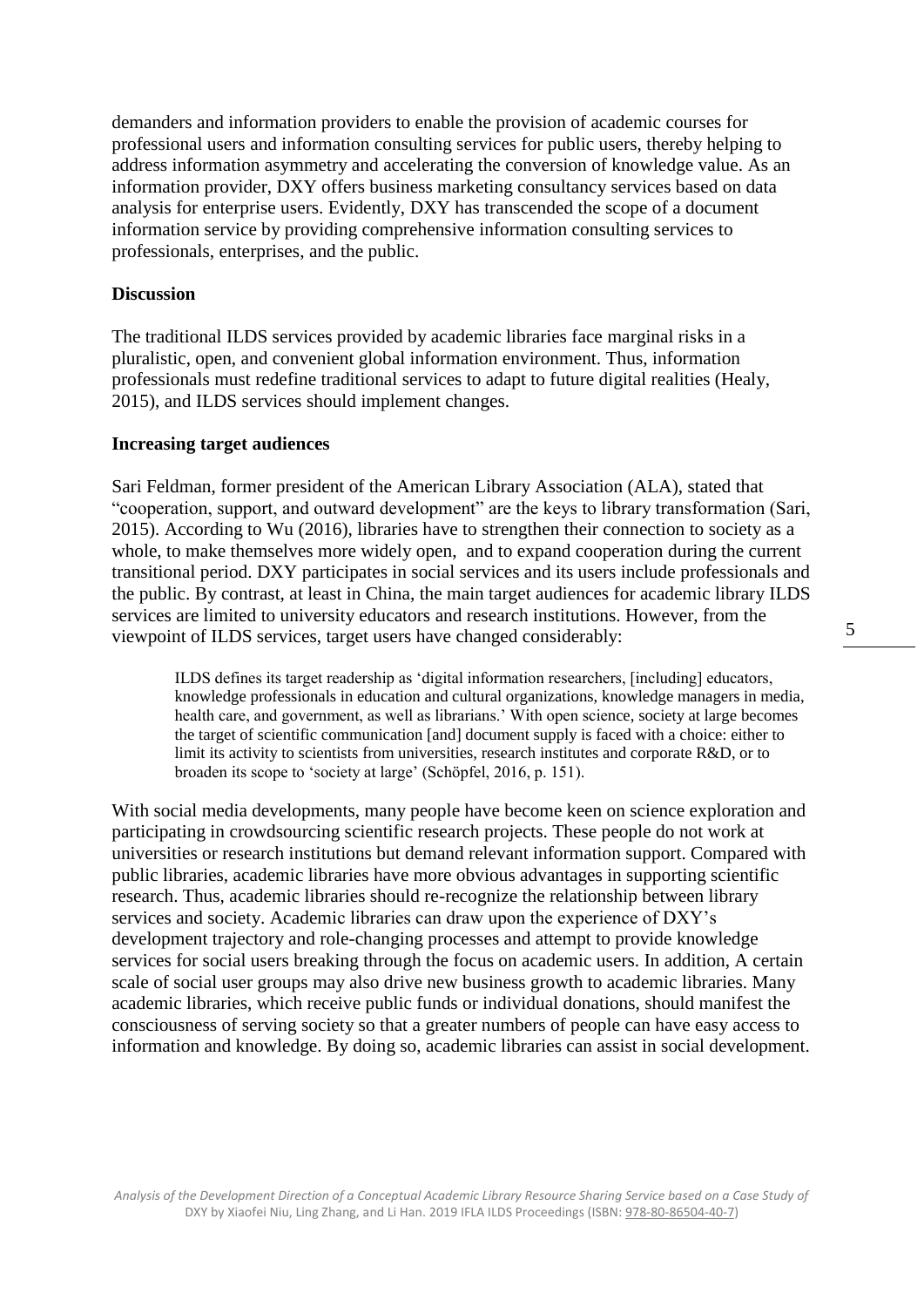#### **Improving service content**

Undoubtedly, further content, availability, and legal compliance are positive factors in the development of ILDS services. Thus, the following suggestions are proposed to improve ILDS service contents on account of the observation and analysis of DXY:

- **Positive cognition of OA**: A large number of documents obtained by users from the DXY platform are OA resources, which are a part of the scholarly canon. Librarians should actively enhance the awareness of exploiting OA resources and integrate searching and utilization of OA resources into their daily workflows. Simultaneously, librarians should filter high-quality OA resources for users, and even incorporate OA resources into the discovery systems to promote the exchange and sharing of scientific achievements. For instance, the National Science Library of the Chinese Academy of Sciences has launched the GoOA project, which involves the selection, collection, storage, and discovery of OA journals in the natural sciences.<sup>19</sup> Overall, for ILDS services in academic libraries, deep mining and utilization of OA resources should be promoted.
	- **Efficiency:** Efficient information services are an important way to increase user engagement. According to a report by PricewaterhouseCoopers in November 2014, ebook sales in the U.S. were expected to exceed those of print books beginning in 2018,<sup>20</sup> which indicates a considerable change in peoples' reading styles. Approximately 31% of total global library investments were spent on e-books in 2015 (Healy, 2015). The academic resources on the DXY platform, whether papers, books, or reports, are transmitted online so that user information needs can be met in a timely manner. However, in terms of current ILDS services, most of the users' requests for borrowing e-books are not satisfied. By contrast, e-book lending is restricted by legal copyright and contract terms, and thus, this practice among libraries has not reached a large scale. Through a survey of e-book lending in U.S. libraries, Percy (2013) showed that 92.4% of interlibrary loan (ILL) departments (61 of 66 respondents) still did not lend e-books via the ILL process and argued that e-book licensing agreements need to be re-evaluated and that ILL staff should be involved in negotiations. Furthermore, even less attention has been paid to the study of e-book lending in developing countries (Muhonen & Saarti, 2016). Therefore, e-book utilization can be enhanced through the assistance of countries and collaboration among legal professionals, technicians, and libraries.
	- **Information mining and dissemination:** As an information provider, traditional ILDS services passively deliver document information to users according to users' applications. However, information dissemination is not limited to articles and books. Verbal communication is an important way to convey information. The essence of online courses and lectures on the DXY platform is also information sharing and exchange, similar to the concept of TED Talks, well-known idea-sharing platforms.<sup>21</sup> The users of academic libraries include experts from many fields and talented students who are potential information providers. By contrast, information demanders are from

<u>.</u>

<sup>19</sup> <http://gooa.las.ac.cn/external/index.jsp>[2019-6-17]

 $^{20}$  <https://the-digital-reader.com/2014/11/18/pwc-claims-ebook-sales-will-exceed-print-2018/>[2019-6-17]

 $21 \frac{\text{https://www.ted.com/talks}}{\text{https://www.ted.com/talks}}$  [2019-6-20]

*Analysis of the Development Direction of a Conceptual Academic Library Resource Sharing Service based on a Case Study of*  DXY by Xiaofei Niu, Ling Zhang, and Li Han. 2019 IFLA ILDS Proceedings (ISBN: [978-80-86504-40-7\)](https://www.techlib.cz/en/84026)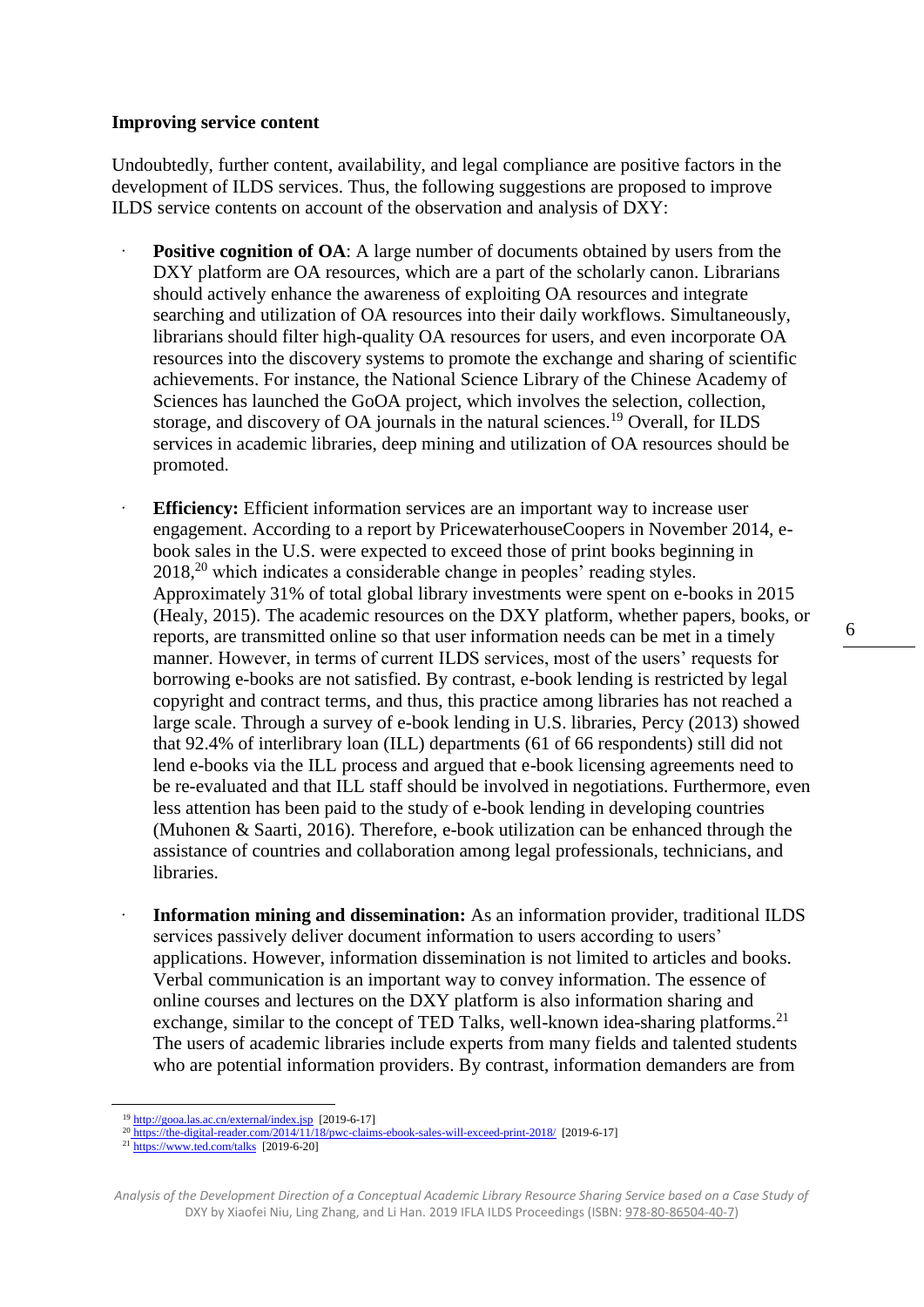universities and society. As a node, academic libraries can mine information supply and information demand and disseminate high-quality information in pluralistic and convenient forms. The China Academic Humanities and Social Sciences Library (CASHL), which is built upon an ILDS service, has been exploring information mining and dissemination since 2017. CASHL has also launched online academic lectures and invited scholars from various universities to deliver keynote speeches on the humanities and social sciences through live broadcasts and recommended related thematic resources to audiences. These lectures are open to the public. Through this approach, the service contents of ILDS in academic libraries can resemble information mining and dissemination.

### **Changing service roles**

In a multilateral sharing environment, information is disseminated widely and rapidly instead of being spread through single-track delivery, which can enhance the efficiency of information access and the value of information utilization for users. Multilateral sharing requires an information commons platform.

#### **Who constructs the information commons?**

Any such platform must be constructed through collaboration, not limited to cooperation among libraries. Libraries may seek other departments, institutions, and partners outside universities. For example, the Scholarly Commons at the library at the University of Illinois in Urbana-Champaign has integrated library services and cooperated with other institutions on campus to provide data, digital humanistic, and research support services for users.<sup>22</sup> ILDS services should actively respond to the demand for multilateral sharing, promote the development of an information commons platform, seek related platforms, mine valuable information resources, and move toward knowledge services (beyond document services only).

7

**How should ILDS services locate themselves in the information commons environment?** As in the case of DXY, ILDS services can play many roles such as the following:

- **Document provider:** ILDS services can continue to utilize the platform to provide resource sharing services and information consulting services for users.
- **Information sharer:** ILDS librarians can assist in constructing content for the information commons platform by mining information resources. For example, taking advantage of library resources, ILDS librarians can share document information such as hot research topics and papers as well as the latest professional books and other valuable information and to promote sharing and dissemination of related academic information.
- **Information connector:** ILDS is able to actively mine potentially high-quality information and disseminate it effectively. ILDS can find reliable information sources (not limited to documents) or information providers according to customers' requirements, which are conducive to information mining, connection, and conversion.

<sup>1</sup> <sup>22</sup> <https://www.library.illinois.edu/sc/> [2019-6-20]

*Analysis of the Development Direction of a Conceptual Academic Library Resource Sharing Service based on a Case Study of*  DXY by Xiaofei Niu, Ling Zhang, and Li Han. 2019 IFLA ILDS Proceedings (ISBN: [978-80-86504-40-7\)](https://www.techlib.cz/en/84026)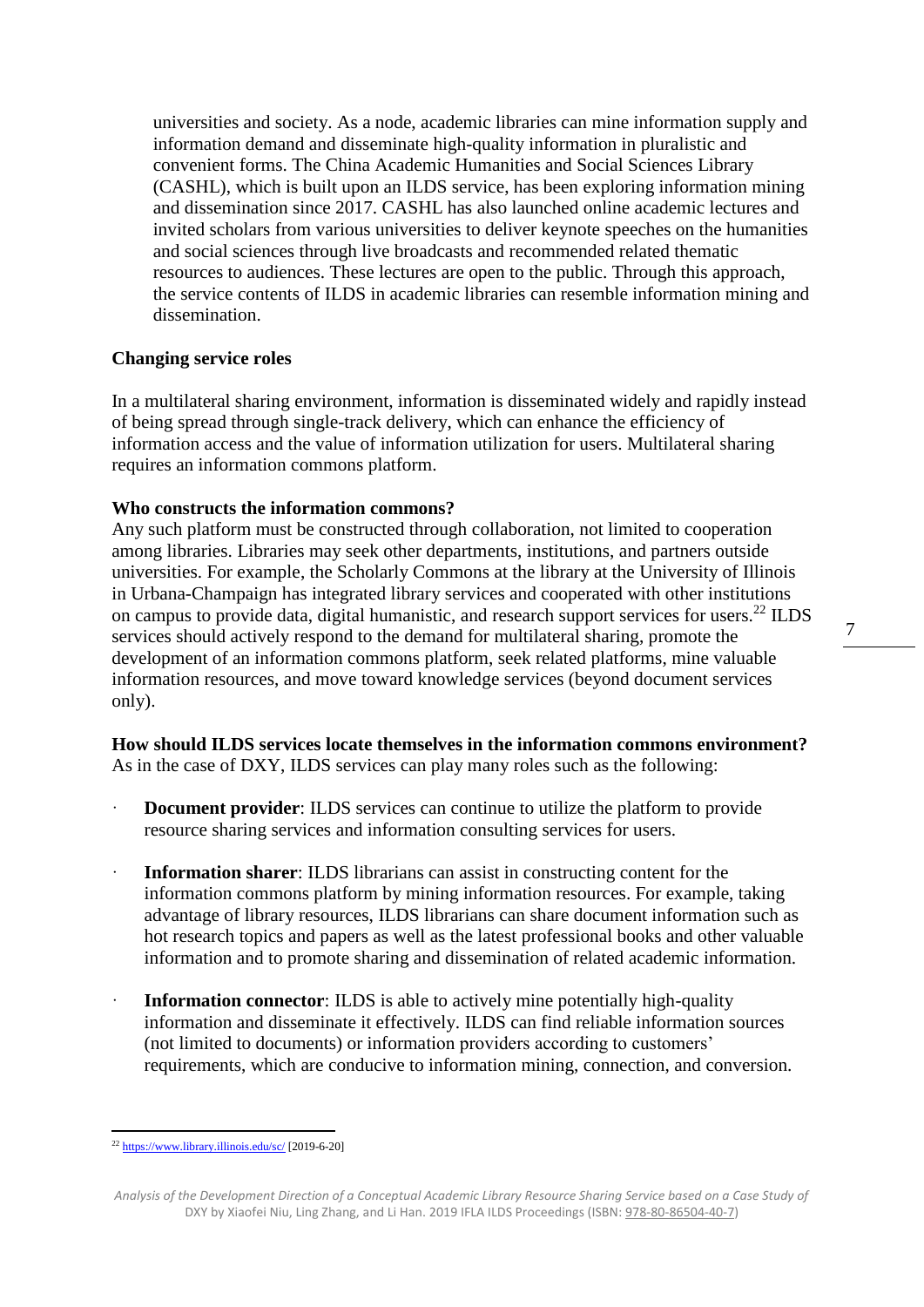**Information commons operator**: The operation of an information commons involves content construction, user maintenance, event planning, technical support, resource mining, and other tasks that require professional talent. ILDS librarians may consider joining an operation team to enhance comprehensive vocational abilities.

### **Concluding remarks**

Open science and information, along with OA and the Internet, are expected to continue to blossom, and the global information commons will develop further through time. As a member of the information chain, ILDS services should learn from the providers who participate in information market competition, adhere to a "user-centered" philosophy, adapt to the present era with an open attitude, and redefine their own values. The service target audiences are not limited to users in academic circles. Services should emphasize efficiency and not be constrained to traditional document resources. Furthermore, ILDS services should aim to break through their traditional roles and consider comprehensive roles as information sharers, information connectors, and platform operators by offering personalized information services and information exchange opportunities to a larger number of users, thereby moving toward a knowledge service framework.

#### **Acknowledgments**

I am sincerely grateful to my colleagues, Zhang Ling and Han Li, for their useful suggestions and assistance in revising my paper. I am also deeply indebted to the staff of the ILDS conference. Special thanks go to my coordinator, Peter Collins, who has communicated actively with me.

### **References**

- 吴建中(2016)。从未来看现在——图书馆发展的下一个十年。*图书馆建设*, (1), 4-9。 [Wu, J. (2016). From the Future to the Present—Library Development in the Next Ten Years, Libra*ry Development*, (1), 4-9.]
- 张晨(2015)。丁香园"斑竹"李天天。*决策*, (5), 66-67。 [Zhang, C. (2015). Ding Xiang Yuan's moderator Li Tiantian. *Decision-Making*, *5*(5), 66-67.]
- Appleyard, A. (2015). British Library Document Supply: an information service fit for the future. *Interlending & Document Supply, 43*(1), 9-13. doi: [10.1108/ILDS-11-2014-0055](https://doi-org./10.1108/ILDS-11-2014-0055)

Healy, L.W. (2015). *Information Industry Outlook 2016: Tipping Point*. Retrieved from [http://info.outsellinc.com/rs/422-MBV-091/images/Outsell\\_CEO\\_Topics\\_01oct2015\\_Info\\_In](http://info.outsellinc.com/rs/422-MBV-091/images/Outsell_CEO_Topics_01oct2015_Info_Industry_Outlook_2016_Tipping_Point.pdf) [dustry\\_Outlook\\_2016\\_Tipping\\_Point.pdf](http://info.outsellinc.com/rs/422-MBV-091/images/Outsell_CEO_Topics_01oct2015_Info_Industry_Outlook_2016_Tipping_Point.pdf)

Muhonen, A., & Saarti, J. (2016). The changing paradigm of document delivery–exploring researchers' peer to peer practices. Interlending & Document Supply, *44*(2), 66-71. doi: [10.1108/ILDS-02-2016-0006](https://doi-org./10.1108/ILDS-02-2016-0006)

*Analysis of the Development Direction of a Conceptual Academic Library Resource Sharing Service based on a Case Study of*  DXY by Xiaofei Niu, Ling Zhang, and Li Han. 2019 IFLA ILDS Proceedings (ISBN: [978-80-86504-40-7\)](https://www.techlib.cz/en/84026)